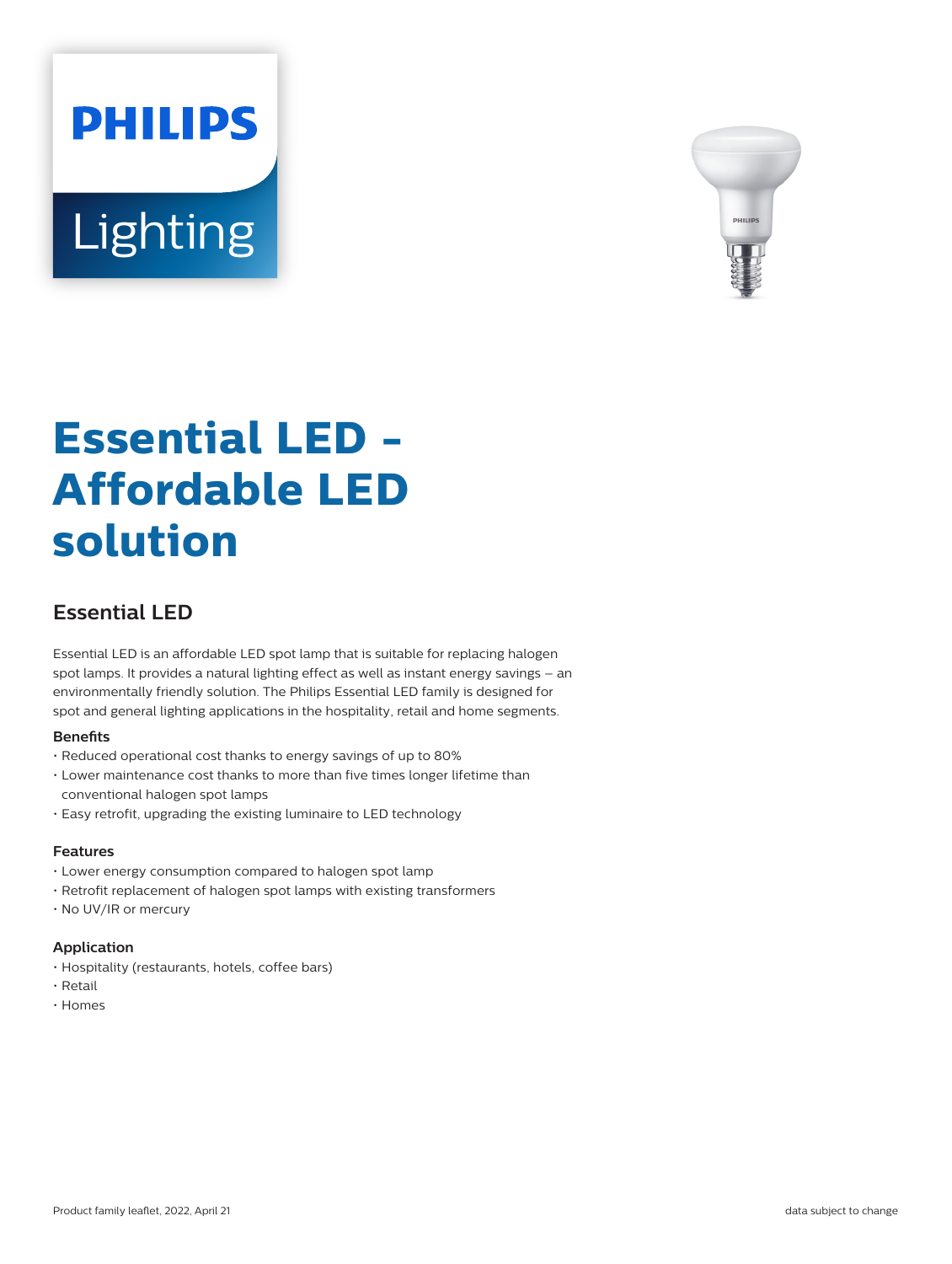## **Essential LED**

## **Versions**





## **Dimensional drawing**





| Product                       | D     |                      |
|-------------------------------|-------|----------------------|
| ESS LED 9W E27 6500K 230V R80 | 80 mm | 115 mm               |
| ESS LED 9W E27 2700K 230V R80 | 80 mm | $115 \, \mathrm{mm}$ |

| Product                       |       |        |
|-------------------------------|-------|--------|
| ESS LED 7W E27 6500K 230V R63 | 63 mm | 102 mm |
| ESS LED 7W E27 2700K 230V R63 | 63 mm | 102 mm |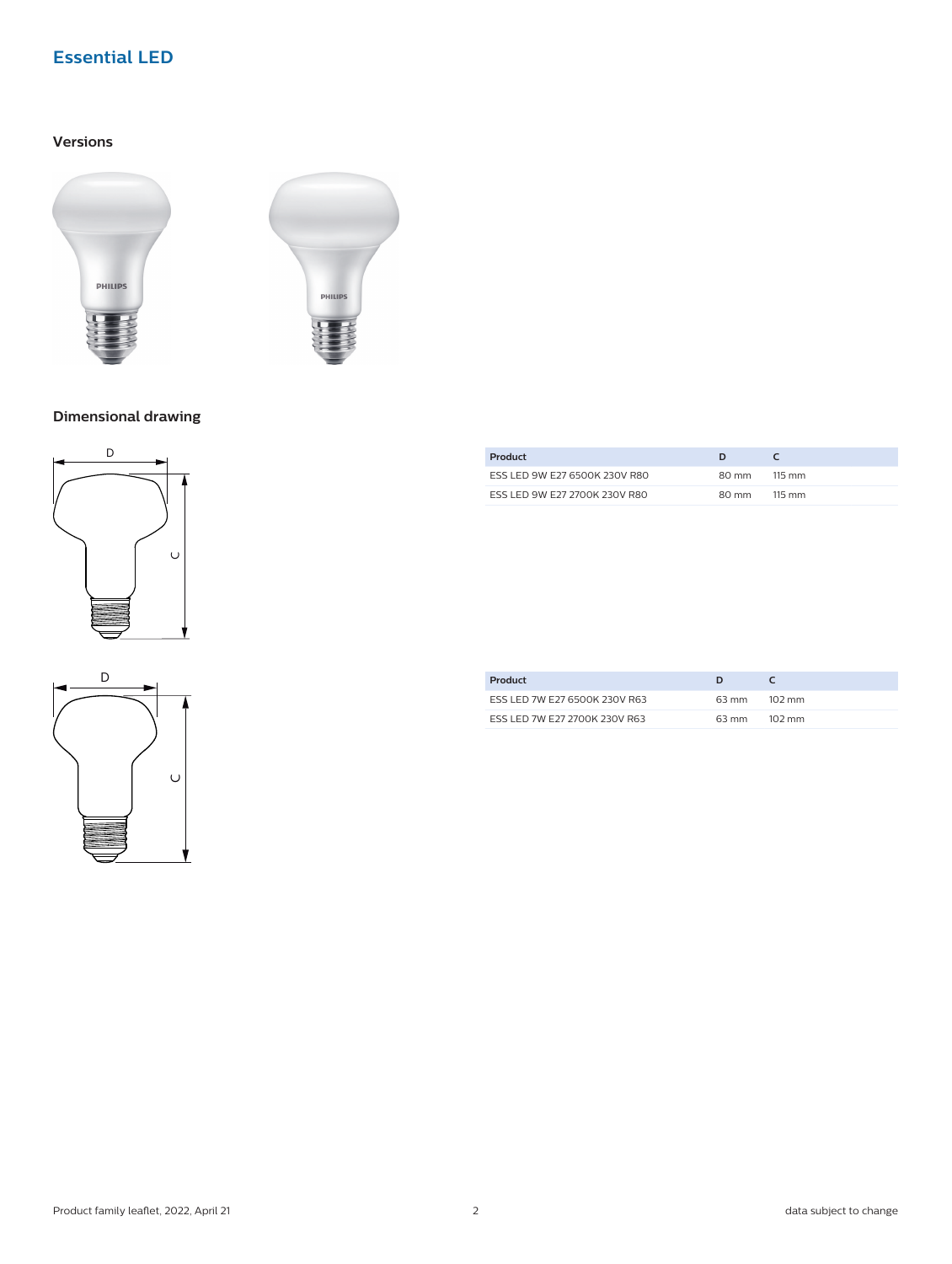## **Essential LED**

| <b>Controls and Dimming</b>         |             |
|-------------------------------------|-------------|
| <b>Dimmable</b>                     | No          |
|                                     |             |
| <b>Operating and Electrical</b>     |             |
| <b>Input Frequency</b>              | 50 to 60 Hz |
| <b>Voltage (Nom)</b>                | 220-240 V   |
| <b>Starting Time (Nom)</b>          | 0.5s        |
|                                     |             |
| <b>General Information</b>          |             |
| Cap-Base                            | <b>E27</b>  |
| <b>Nominal Lifetime (Nom)</b>       | 15000 h     |
| <b>Switching Cycle</b>              | 50,000X     |
|                                     |             |
| <b>Light Technical</b>              |             |
| <b>Beam Angle (Nom)</b>             | 120°        |
| <b>Colour Rendering Index (Nom)</b> | 80          |

## **Approval and Application**

| <b>Full Product Name</b>      | Energy Consumption kWh/1000 h |
|-------------------------------|-------------------------------|
| ESS LED 7W E27 2700K 230V R63 | 7 kWh                         |
| ESS LED 7W E27 6500K 230V R63 | 7 kWh                         |
| ESS LED 9W E27 2700K 230V R80 | 9 kWh                         |
| ESS LED 9W E27 6500K 230V R80 | 9 kWh                         |
|                               |                               |

## **Operating and Electrical**

|          | Order Code Full Product Name  | Wattage Equivalent Power (Nom) |     |
|----------|-------------------------------|--------------------------------|-----|
| 79879900 | ESS LED 7W E27 2700K 230V R63 | 70 W                           | 7 W |
| 79815700 | ESS LED 7W E27 6500K 230V R63 | 70 W                           | 7 W |

|          | Order Code Full Product Name  | Wattage Equivalent Power (Nom) |     |
|----------|-------------------------------|--------------------------------|-----|
| 79817100 | ESS LED 9W E27 2700K 230V R80 | 80 W                           | 9 W |
| 79821800 | ESS LED 9W E27 6500K 230V R80 | 80 W                           | 9 W |

## **Light Technical**

|                 |                       |        | Correlated         | <b>I Imf At Fnd</b> |            |
|-----------------|-----------------------|--------|--------------------|---------------------|------------|
|                 |                       |        | Colour             | Of Nominal          |            |
|                 | <b>Full Product</b>   | Colour | <b>Temperature</b> | Lifetime            | Luminous   |
| Order Code Name |                       | Code   | (Nom)              | (Nom)               | Flux (Nom) |
| 79879900        | <b>FSS LED 7W F27</b> | 827    | 2700 K             | 70 %                | 680 lm     |
|                 | 2700K 230V R63        |        |                    |                     |            |
| 79815700        | <b>ESS LED 7W E27</b> | 865    | 6500 K             | 70 %                | 720 lm     |
|                 | 6500K 230V R63        |        |                    |                     |            |

|                 |                       |        | Correlated         | <b>Limf At End</b> |            |
|-----------------|-----------------------|--------|--------------------|--------------------|------------|
|                 |                       |        | Colour             | Of Nominal         |            |
|                 | <b>Full Product</b>   | Colour | <b>Temperature</b> | I ifetime          | Luminous   |
| Order Code Name |                       | Code   | (Nom)              | (Nom)              | Flux (Nom) |
| 79817100        | <b>ESS LED 9W E27</b> | 827    | 2700 K             | 0.7%               | 880 lm     |
|                 | 2700K 230V R80        |        |                    |                    |            |
| 79821800        | <b>ESS LED 9W E27</b> | 865    | 6500 K             | 0.7%               | 950 lm     |
|                 | 6500K 230V R80        |        |                    |                    |            |

## **Mechanical and Housing**

| Order Code | <b>Full Product Name</b>      | <b>Bulb Shape</b> |
|------------|-------------------------------|-------------------|
| 79879900   | ESS LED 7W E27 2700K 230V R63 | R63               |
| 79815700   | ESS LED 7W E27 6500K 230V R63 | R63               |

| Order Code | <b>Full Product Name</b>      | <b>Bulb Shape</b> |
|------------|-------------------------------|-------------------|
| 79817100   | ESS LED 9W E27 2700K 230V R80 | <b>R80</b>        |
| 79821800   | ESS LED 9W E27 6500K 230V R80 | <b>R80</b>        |

## **Temperature**

| Order Code | <b>Full Product Name</b>      | T-Case Maximum (Nom) |
|------------|-------------------------------|----------------------|
| 79879900   | ESS LED 7W E27 2700K 230V R63 | 68 °C                |
| 79815700   | ESS LED 7W E27 6500K 230V R63 | 68 °C                |
| 79817100   | ESS LED 9W E27 2700K 230V R80 | 72 °C                |
| 79821800   | ESS LED 9W E27 6500K 230V R80 | 72 °C                |